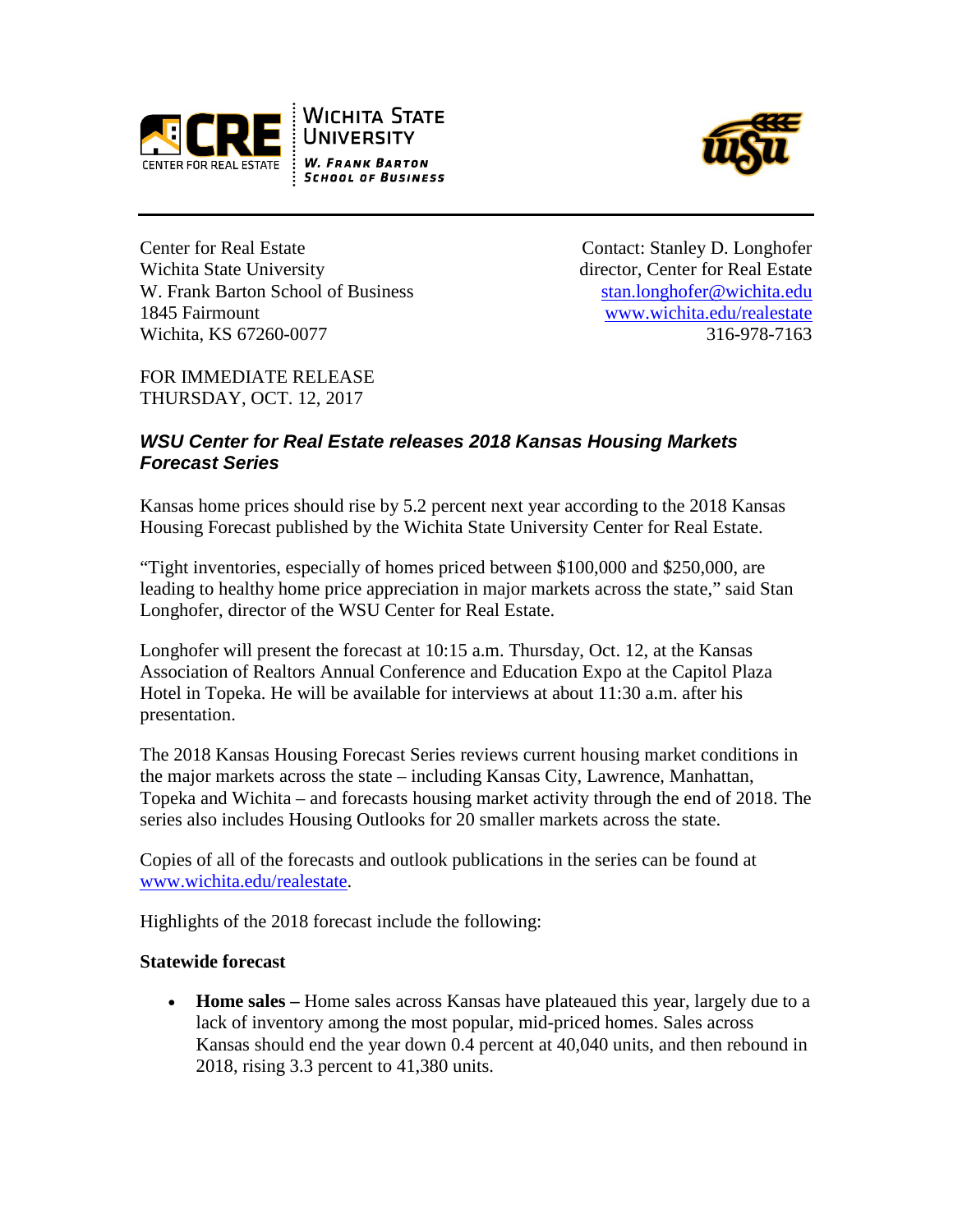- **Construction** Strong permitting growth in the Kansas City area has more than offset sluggish activity in other areas of the state. New single family permits should rise by 17.2 percent this year before falling slightly to 5,850 units in 2018.
- **Home prices** Tight inventories, especially of homes priced between \$100,000 and \$250,000, are leading to healthy home price appreciation in major markets across the state. We forecast that Kansas home prices will rise by 5.1 percent this year, followed by another 5.2 percent gain in 2018.

## **Kansas City forecast**

- **Home sales**  Kansas City area home sales growth has slowed this year in the face of tight inventories. Sales should end the year at 37,170 units, 2.9 percent below 2016. Demand remains strong, however, and sales are forecasted to rise by 3.6 percent in 2018 to 38,520 units.
- **Construction** Strong housing demand continues to encourage new home construction. Single-family permitting activity is on pace to rise by 12 percent this year. Construction activity should increase again in 2018, up 2 percent to 6,005 units.
- **Home prices** Kansas City area home prices are rising at their fastest pace since 2001. Appreciation should continue to be strong for the foreseeable future. Home prices are forecasted to rise 7.2 percent this year and another 6.6 percent in 2018.

## **Lawrence forecast**

- **Home sales** Home sales in the Lawrence metropolitan area are on pace to rise by 3.9 percent this year, in spite of tight inventories. This trend will continue in 2018, with sales rising another 4 percent to 1,560 units.
- **Construction** Despite the strength of the existing home market, new home construction in the Lawrence metropolitan area continues to struggle. Singlefamily permitting activity has been essentially flat this year, and the forecast is for a slight decline in 2018 to 250 units.
- **Home prices** Lawrence home values jumped last year, rising at their fastest pace since the mid-1990s. Appreciation should continue to be strong, with prices rising 5.7 percent this year and another 4.4 percent in 2018.

#### **Manhattan forecast**

• **Home sales** – Manhattan area home sales activity has plateaued this year. Sales should end the year at 920 units, down 1.2 percent from 2016. Sales are forecasted to pick up again in 2018, rising 9.8 percent to 1,010 units.